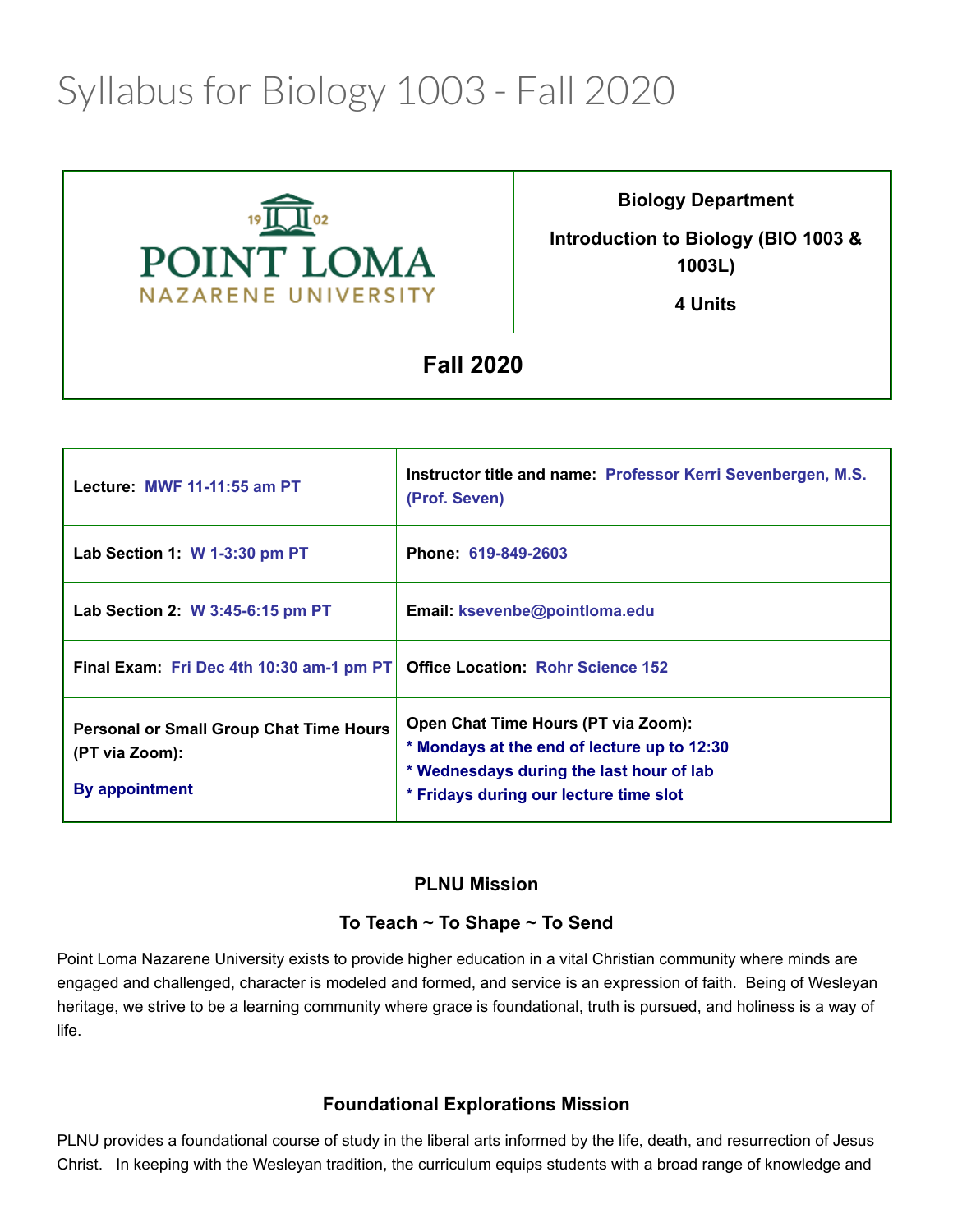skills within and across disciplines to enrich major study, lifelong learning, and vocational service as Christ-like participants in the world's diverse societies and culture.

# **COURSE DESCRIPTION**

- This course is one of the components of the General Education Program at PLNU, under the category of "Exploring an Interdependent World." By including this course in a common educational experience for undergraduates, the faculty supports an introduction to the natural and social sciences as tools for exploring the world, with emphasis on collecting and interpreting empirical data for both theoretical and practical purposes.
- This course is designed to promote understanding of diverse subject areas in biology, both for the personal growth of each student, and to meet the California Multiple Subject Teaching Credential requirements for teaching K-8 for students who are pursuing a career in education.
- This course explores major themes in these subject areas as they relate to everyday life, ethical concerns, conservation issues, common alternate conceptions, and the convergence of science and faith.
- Course lecture and lab activities are designed to provide multiple opportunities for students to learn and to apply the major unifying ideas and to learn how scientific inquiry operates within the field of biology.
- The Biology 1003L laboratory is a co-requisite for Bio 1003 lecture. Students enrolled in Bio 1003 must be enrolled in Bio 1003L, and vice versa. If Bio 1003 is dropped, Bio 1003L must also be dropped.

# **COURSE SPIRITUAL OUTCOME**

I would like us to work together to create an atmosphere in this class that embodies the verses:

*You should love your neighbor as yourself.* (Matthew 22:39)

*The stranger who dwells among you shall be to you as one born among you, and you shall love him as yourself; for you were strangers in the land of Egypt.* (Leviticus 19:34)

To this end, **we will be thinking about how we can help each other succeed in this class and beyond, both academically and spiritually**, and how we can take responsibility for each other's achievement.

#### **COURSE LEARNING OUTCOMES**

By the end of this course, you will be able to:

#### **Major Unifying Ideas in Biology**

| Letter | Outcome                                                                                                                                      |  |  |  |  |
|--------|----------------------------------------------------------------------------------------------------------------------------------------------|--|--|--|--|
| S      | Living systems at all levels are interconnected and interacting.                                                                             |  |  |  |  |
|        | Information is stored, transferred, and expressed at the cell, organ and system level.                                                       |  |  |  |  |
| Е      | The diversity of life changes over time (evolved) by processes of the environment acting on variation, and<br>other types of genetic change. |  |  |  |  |
| M      | Matter and energy are transformed within cells, organisms and ecosystems.                                                                    |  |  |  |  |
| S      | Basic units of structure define the function of living organisms and their components at all levels.                                         |  |  |  |  |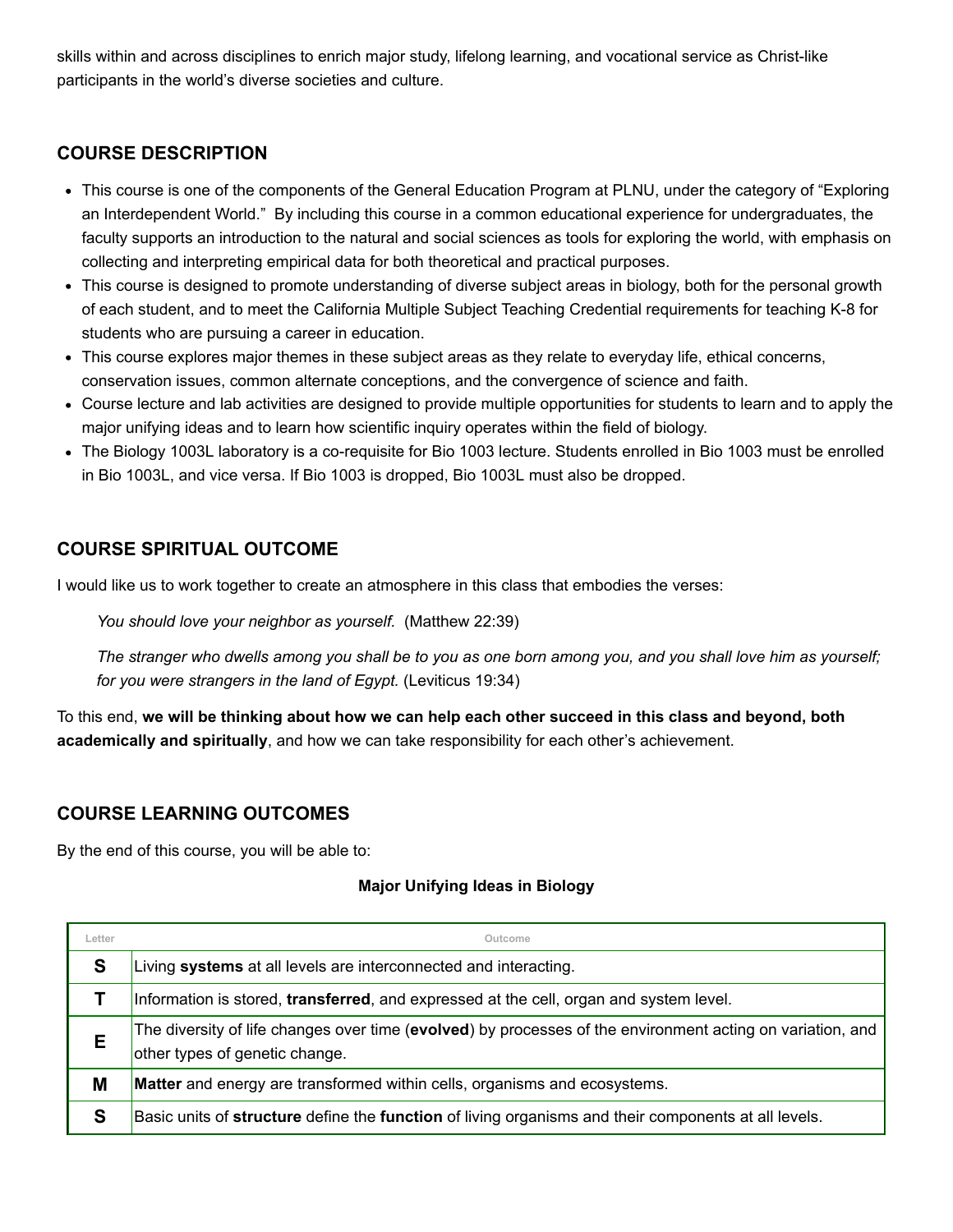- 1. **Demonstrate** an understanding of **major unifying ideas in biology** represented by STEMS. See above table.
- 2. **Apply** the processes and methods of scientific inquiry (both hypothesis testing and discovery science) to address biological problems and to skeptically evaluate scientific information.
- 3. **Recognize** the societal role and impact of biological research.
- 4. Use basic laboratory equipment including graduated cylinders, microscopes, and scales to test hypotheses. **\***
- 5. **Prepare** graphs to present data, **interpret** data, and **draw conclusions** based on data.\*

*\*Selected questions on the final exam will be used to assess Foundational Explorations Learning Outcome 1d. Critical Thinking: Students will be able to examine, critique, and synthesize information in order to arrive at reasoned conclusions.*

#### **REQUIRED TEXT AND COURSE MATERIALS**

- **Belk & Borden Maier.** 2019. *Biology: Science for Life with Physiology*
- **[\(https://www.pearson.com/store/p/biology-science-for-life-with-physiology/P100000890943\)](https://www.pearson.com/store/p/biology-science-for-life-with-physiology/P100000890943)** . 6th ed. Pearson. along with the **access code for MyLab and Mastering**. There are various options for this. Choose the one that works best for you that includes one of the versions of the textbook (paperback, loose leaf, or etext) and the Pearson Mastering subscription: Paperback ISBN 9780134555430 or Loose leaf ISBN 9780135161807 or Etext W/Access ISBN 9780134819518. *Since we are beginning the semester relational remote, I would suggest the etext for this semester.*
- **Haarsma & Haarsma.** 2011. *Origins: Christian Perspectives on Creation, Evolution, and Intelligent Design* **[\(https://smile.amazon.com/Origins-Christian-Perspectives-Evolution-Intelligent/dp/159255573X/\)](https://smile.amazon.com/Origins-Christian-Perspectives-Evolution-Intelligent/dp/159255573X/)** . Faith Alive [Christian Resources. 2nd ed. ISBN 9781592555734. \(Make sure to get the newest edition. There is a](https://www.amazon.com/Origins-Christian-Perspectives-Evolution-Intelligent-ebook/dp/B00710Y026/ref=tmm_kin_swatch_0?_encoding=UTF8&qid=&sr=) **kindle version (https://www.amazon.com/Origins-Christian-Perspectives-Evolution-Intelligentebook/dp/B00710Y026/ref=tmm\_kin\_swatch\_0?\_encoding=UTF8&qid=&sr=)** as well.)
- **[\(https://www.iclicker.com/students/apps-and-remotes/apps\)](https://www.iclicker.com/students/apps-and-remotes/apps) iClicker Reef Polling App 6 Month Access Code (https://www.iclicker.com/pricing#student-pricing)** [for attendance and participation. ISBN 9781498600750.](https://www.iclicker.com/pricing#student-pricing)
- **PLNU email address** (You are required to check your PLNU email address at least once DAILY for class updates. Please do this even if you have other email accounts such as Yahoo.)

#### **COURSE CREDIT HOUR INFORMATION**

In the interest of providing sufficient time to accomplish the stated Course Learning Outcomes, this class meets the PLNU credit hour policy for a 4 unit class delivered over 15 weeks. It is anticipated that students will spend a minimum of 37.5 participation hours per credit hour on their coursework. For this course, students will spend an estimated 150 total hours meeting the course learning outcomes. The time estimations are provided in the Canvas modules.

#### **ASSESSMENT AND GRADING**

This course operates on an objective point system. Each exam and assignment is worth a maximum number of points. Points will be summed within their category and weighted according to the percentages shown in the chart below. The Bio 1003L laboratory is a co-requisite for Bio 1003. Your grade for Bio 1003 and Bio 1003L will be calculated together and the same grade applied to both.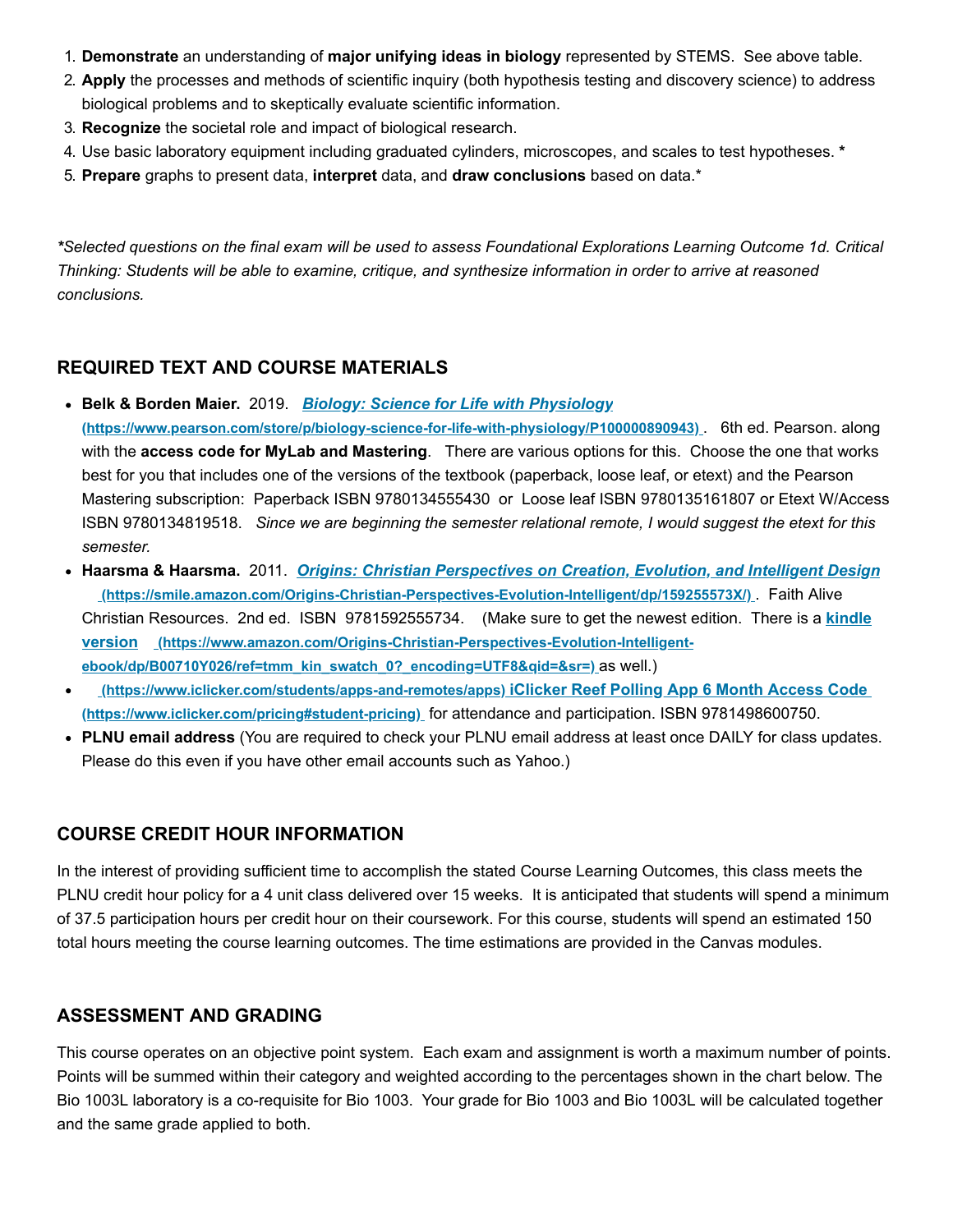| Midterm Exams (Cumulative)                                                               |      |  |
|------------------------------------------------------------------------------------------|------|--|
| Lecture Participation & Assignments (iClicker points, Lecture Activities, Homework, Etc) | 15%  |  |
| Lecture Quizzes (Cumulative; Lowest score dropped)                                       | 10%  |  |
| Origins book Quizzes & Assignments                                                       | 10%  |  |
| Final Exam (Cumulative)                                                                  | 20%  |  |
| Laboratory Quizzes, Reports & Participation                                              | 25%  |  |
| Total:                                                                                   | 100% |  |

Student grades will be posted in Canvas. It is important to **read the comments** posted in the grade book or attached to an assignment as these comments are intended to help students improve their work. Perfect attendance, punctuality, class participation, and respectful behavior towards fellow students and the instructor throughout the semester will be looked upon highly and taken into account for borderline grades. Final grades will be posted within one week of the end of the class. Grades will be based on the following:

#### **Standard Grade Scale Based on Percentages**

| А        |       | в        |            | С  |            | D |           | F            |  |
|----------|-------|----------|------------|----|------------|---|-----------|--------------|--|
| A<br>100 | 93-   | B+<br>89 | $87 -$     | C+ | 77-79 D+   |   | $67-69$ F | Less than 59 |  |
| A-       | 90-92 | в<br>86  | 83-        | C  | $73-76$ D  |   | 63-66     |              |  |
|          |       | B-       | $80-82$ C- |    | $70-72$ D- |   | 60-62     |              |  |

#### **EXAMS AND QUIZZES**

State authorization is a formal determination by a state that Point Loma Nazarene University is approved to conduct activities regulated by that state. In certain states outside California, Point Loma Nazarene University is not authorized to enroll online (distance education) students. If a student moves to another state after admission to the program and/or enrollment in an online course, continuation within the program and/or course will depend on whether Point Loma Nazarene University is authorized to offer distance education courses in that state. It is the student's responsibility to [notify the institution of any change in his or her physical location. Refer to the map on](https://www.pointloma.edu/offices/office-institutional-effectiveness-research/disclosures) **State Authorization (https://www.pointloma.edu/offices/office-institutional-effectiveness-research/disclosures)** to view which states allow online (distance education) outside of California.

# **COURSE SCHEDULE AND ASSIGNMENTS**

**Note:** Please use the Syllabus link in the left Canvas navigation pane to see a schedule of all assignments and their due dates. Please update your calendar now with the due dates for all major quizzes, exams, and assignments.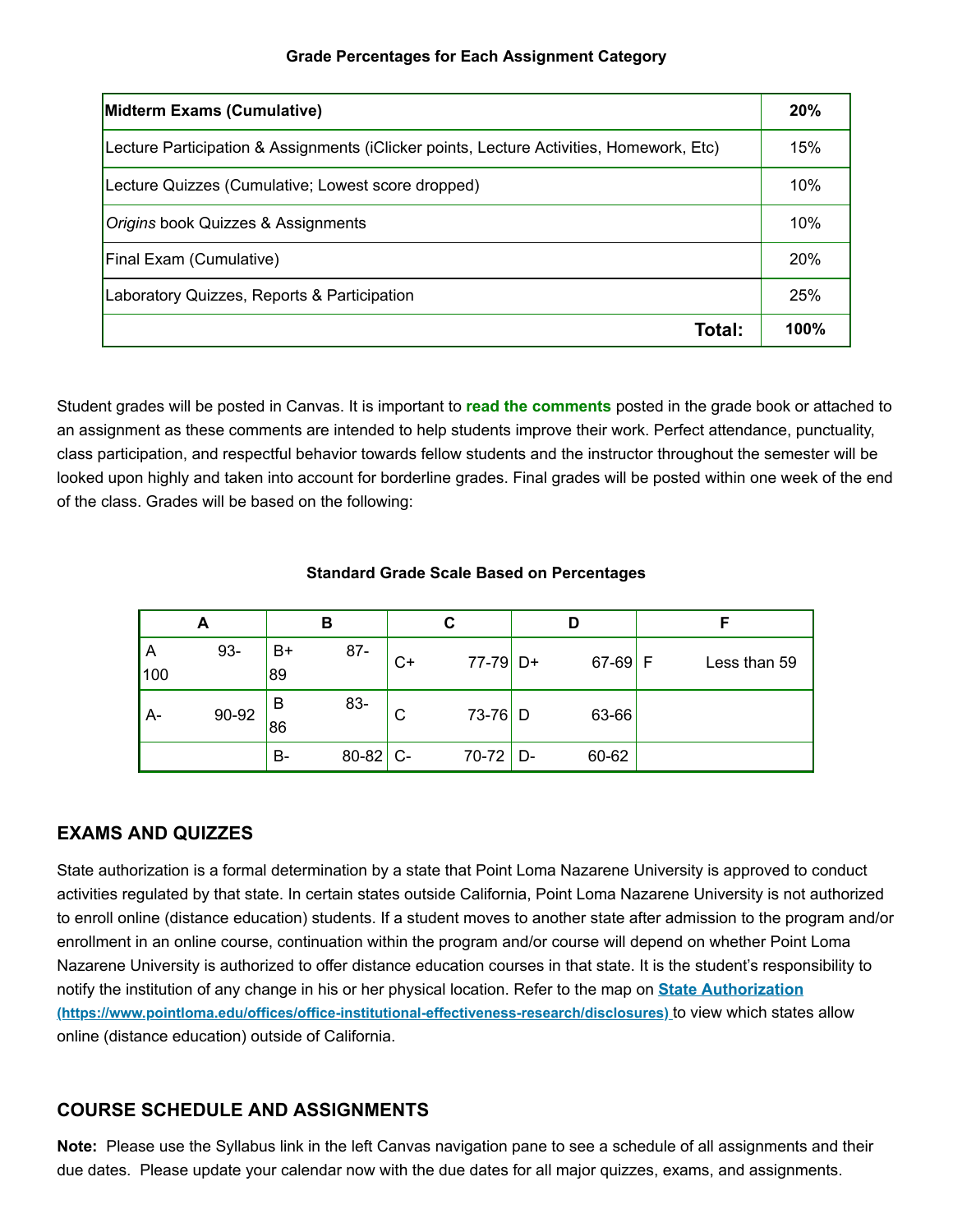# **CANVAS NAVIGATION RULES**

Canvas is your complete detailed guide for progressing through the course. Each week is a module that should be completed starting with the first item in the module, and moving in order sequentially through the rest of the assignments. Do NOT skip around or complete assignments out of order. **Please do NOT navigate by the Canvas To Do List or Calendar, which do not show all of the assignments within a module.** Each assignment/lecture builds on the previous assignments, and all are designed to enhance learning. You will earn higher grades by moving through modules in the order presented in Canvas. Students who jump around within the module do not do as well and often feel very confused about the material.

#### **EXAMS AND QUIZZES**

Students are expected to take the exams **on the day scheduled** unless they have a valid university-approved excuse cleared by me no later than the Friday preceding the exam. If there is an approved conflict you will be expected to take the exam **prior** to the scheduled time. Makeup exams may not be the same as the original and will generally be more difficult in nature. Unexcused misses will result in a zero grade.

**All exams and quizzes are cumulative**, and may be multiple choice, short answer/essay, or a combination of those. I will supply chapter study guides on Canvas for each exam, which will aid in directing (but should not limit) your study efforts. You will be allowed to drop your lowest quiz score, but all exams count towards the final grade.

**FINAL EXAMINATION POLICY** - Successful completion of this class requires taking the final examination **on its scheduled day (Pacific Time)**. The final examination schedule is posted on the **Class Schedules [\(http://www.pointloma.edu/experience/academics/class-schedules\)](http://www.pointloma.edu/experience/academics/class-schedules)** site, and is listed on the first page of this syllabus. NO requests for early examinations or alternative days will be approved. Please mark the date of the final exam on your calendar today!

# **WRITTEN ASSIGNMENTS AND INCOMPLETE OR LATE ASSIGNMENTS**

Please note that ALL written assignments, such as lab reports, must contain PROPER, FULL sentences, and legibility, proper spelling and grammar are a must. Where possible, assignments should be typed. This is part of functioning as a professional. All assignments are to be **submitted/turned in by the beginning of the class session when they are due**—including assignments posted in Canvas.

# **LABORATORY ASSIGNMENTS**

Participation in laboratory experiments is **mandatory**, and **laboratory partners should each contribute equally to the required work for each lab assignment.** You are expected to **stay for the entire scheduled laboratory period until dismissed** by the instructor. We will often have a closing discussion towards the end of class. If you are late or do not stay for the entire lab period you will NOT get credit for missed portions of the lab reports, lab discussions or lab quizzes (can occur at the beginning, middle, or end of lab). Most often, laboratory reports are finished within the laboratory session and should be turned in at the end of that session, unless you are otherwise instructed by your laboratory professor. On occasion, you may be asked to work on a part of your lab work as pre-lab or post-lab homework.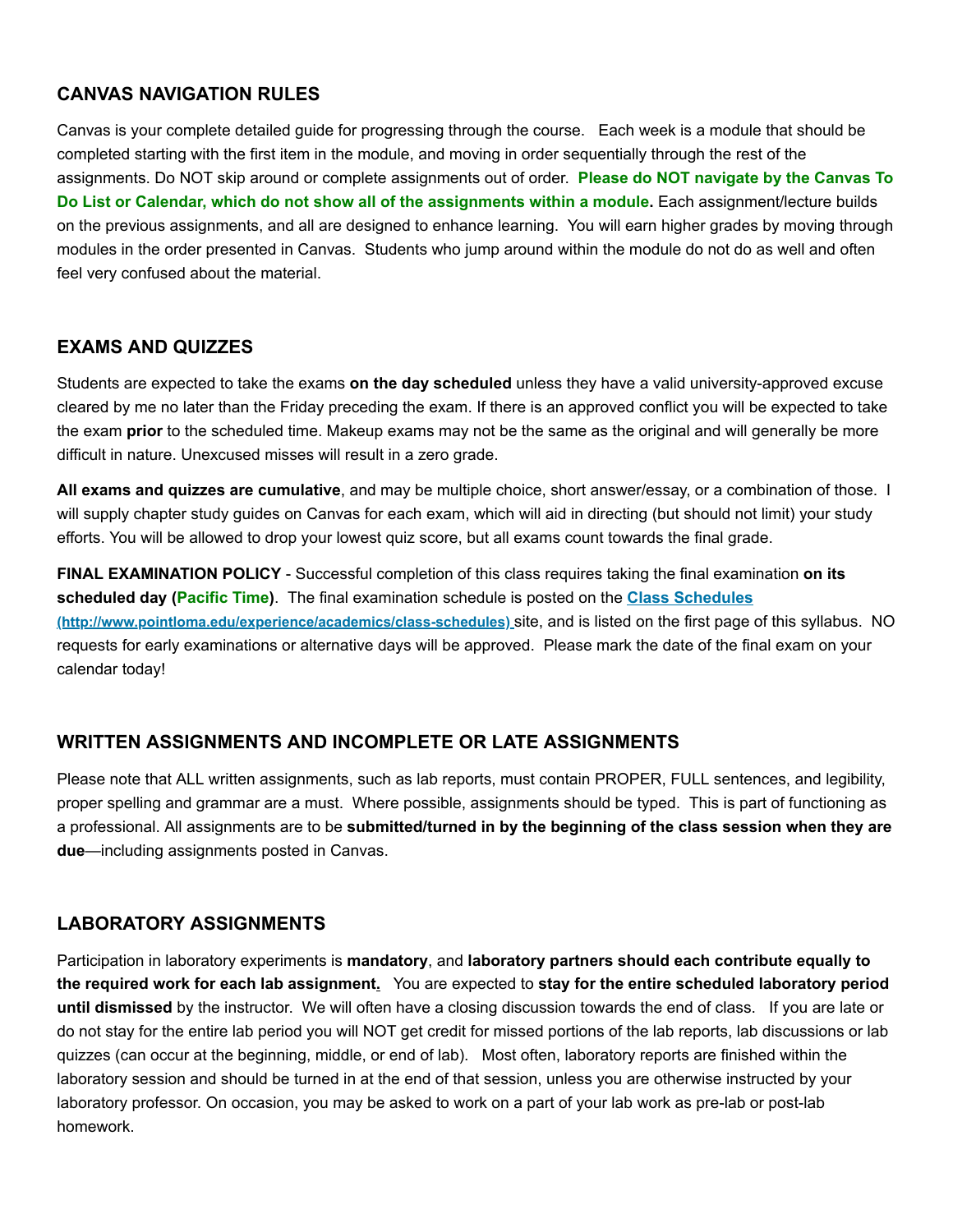#### *ORIGINS* **BOOK ASSIGNMENTS**

Throughout the semester, you will be assigned chapter readings and homework from the Haarsma & Haarsma book, *Origins: Christian Perspectives on Creation, Evolution, and Intelligent Design*. We will have some class discussions about this book. It is a well-written sensitive book about how science, particularly evolution, and faith can both be blessings to Christians. There will be one in-depth, open book quiz about this reading, during which you can use your homework and the book for reference, and you will be held responsible for the content on exams as well. I greatly encourage you to be faithful in reading this book, which will be a wonderful spiritual compliment to our discussions of scientific theories.

# **PLNU ATTENDANCE AND PARTICIPATION POLICY**

Regular and punctual attendance at all **synchronous** class sessions (**Pacific Time**) is considered essential to optimum academic achievement. If the student is absent for more than 10 percent of class sessions (virtual or face-toface), the faculty member will issue a written warning of de-enrollment. If the absences exceed 20 percent, the student may be de-enrolled without notice until the university drop date or, after that date, receive the appropriate grade for their work and participation. In some courses, a portion of the credit hour content will be delivered **asynchronously** and [attendance will be determined by submitting the assignments by the posted due dates. See](https://catalog.pointloma.edu/content.php?catoid=46&navoid=2650#Class_Attendance) **Academic Policies (https://catalog.pointloma.edu/content.php?catoid=46&navoid=2650#Class\_Attendance)** in the Undergraduate Academic Catalog. If absences exceed these limits but are due to university excused health issues, an exception will be granted.

#### **Asynchronous Attendance/Participation Definition**

A day of attendance in asynchronous content is determined as contributing a substantive note, assignment, discussion, or submission by the posted due date. Failure to meet these standards will result in an absence for that day. Instructors will determine how many asynchronous attendance days are required each week.

#### **Biology 1003 Attendance/Participation Policies**

The following policies are specific to Biology 1003. **I use iClicker Reef App participation to note both attendance and participation. Students who arrive to class on time will receive an extra credit point when clicking in for attendance at the beginning of class.** Clicking at least once during the lecture or lab session will show that you were present at least for that portion of the class. It is your responsibility to sign into the Reef App when entering the class and to participate fully in the class to receive credit for both attendance and participation.

I lecture in a semi-discussion style manner. Thus, I hope that everyone will be willing to participate in the discussion through small group activities, and asking and answering questions. I realize that this is a large class, and therefore it is hard to directly participate all the time, particularly if you tend to be shy. Thus, I am requiring the iClicker Reef App and will have questions throughout the course that you must answer using this app. **Generally I am looking for thought and participation.** You will receive 1 point participation credit each time you answer the iClicker questions, regardless of whether or not you give the correct answer. However, to encourage thoughtful active learning, I will give 0.5 extra credit points for correct answers. You should read assigned readings before lecture so that you can participate effectively, to be able to answer iClicker questions that may be based on the reading, and for your own learning benefit. It has been demonstrated numerous times and in numerous ways, that reading ahead of attending the lecture greatly enhances your understanding of the material, even if you didn't understand everything as you were [reading it. Everyone must have their own iClicker Reef App account registered with your student ID number.](http://www.iclicker.com/Products/iclicker2/) **(http://www.iclicker.com/Products/iclicker2/)**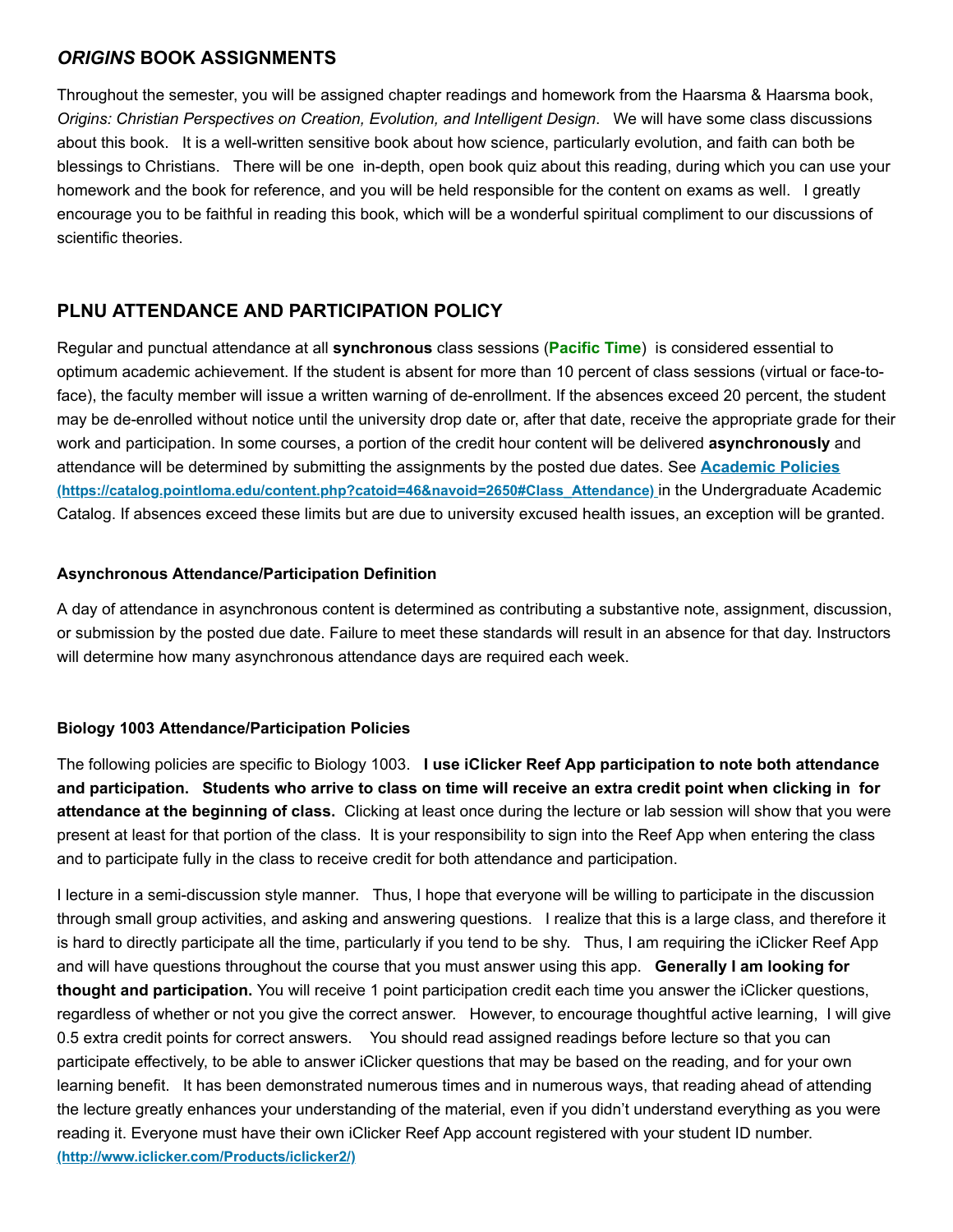**You should arrive to class on time (Pacific Time), whether in person or virtually!!** Tardiness is extremely disruptive and disrespectful to both the instructor and your fellow students. **Please be respectful! Full attendance [on any day assumes that you are present for the whole class.](https://canvas.pointloma.edu/courses/51544/pages/netiquette-guidelines) Please follow all Netiquette (https://canvas.pointloma.edu/courses/51544/pages/netiquette-guidelines) rules.** Certain absences may be excused, but must be discussed with me ahead of time or require a doctor's or Wellness Center note. Lab absences cannot be made up unless previously arranged. It highly benefits your grade to attend all lectures and labs and to be on time!!!

**In order to create the best learning environment possible, the mutual respect and willing participation of every student is essential.** All students should work in groups when asked to do so. In lecture, you may be asked to work in groups of your choice, or I may assign groups. In lab, I often assign lab partners and groups. I may shuffle the groups on occasion during the semester. **You may be surprised how much you can learn from one another, especially from people who you may not have known previously and have a different background from you.**

#### **PLNU COPYRIGHT POLICY**

Point Loma Nazarene University, as a non-profit educational institution, is entitled by law to use materials protected by the US Copyright Act for classroom education. Any use of those materials outside the class may violate the law.

# **PLNU ACADEMIC HONESTY POLICY**

**Students should demonstrate academic honesty by doing original work and by giving appropriate credit to the ideas of others.** Academic dishonesty is the act of presenting information, ideas, and/or concepts as one's own when in reality they are the results of another person's creativity and effort. A faculty member who believes a situation involving academic dishonesty has been detected may assign a failing grade for that assignment or examination, or, depending on the seriousness of the offense, for the course. Faculty should follow, and students may appeal, using the procedure in the university Catalog. See **Academic Policies (https://catalog.pointloma.edu/content.php? catoid=41&navoid=2435#Academic\_Honesty)** [for definitions of kinds of academic dishonesty and for further polic](https://catalog.pointloma.edu/content.php?catoid=41&navoid=2435#Academic_Honesty)y information.

The Point Loma Nazarene University community holds the highest standards of honesty and integrity in all aspects of university life. **Any violation of the university's commitment is a serious affront to the very nature of Point Loma's mission and purpose.** Violations of university academic honesty include cheating, plagiarism, falsification, aiding the academic dishonesty of others, or malicious misuse of university resources.

**NOTE:** Violations of academic honesty also **include using notes or any other materials from previous offerings of this course, providing course materials from this semester to future students of this course, copying from or providing to other students any portion of course assignments (sharing files), signing in for class (via a sign-in sheet or iClicker) under a name other than your own, using another student's iClicker for them, or allowing other students to use your iClicker for you.**

We will do a lot of group work in this class, and I encourage you learn from the diversity of each other. **However, when you work together, each member of the group should be contributing to the final product, and each person must hand in their own homework.** Each assignment must be written in your own words, and no electronic files should be exchanged. Work together, contribute to the final product, and don't copy someone else's work.

Although this is a Christian institution and one would hope that there are no instances of academic dishonesty, **this class has a zero tolerance policy for academic dishonesty.** Cheating or plagiarizing will result in an automatic failure of the assignment and referral to the Dean of Academic Affairs. In addition, if you use someone else's ideas, you will not get the benefit of figuring the assignment out on your own, which will greatly decrease your chance of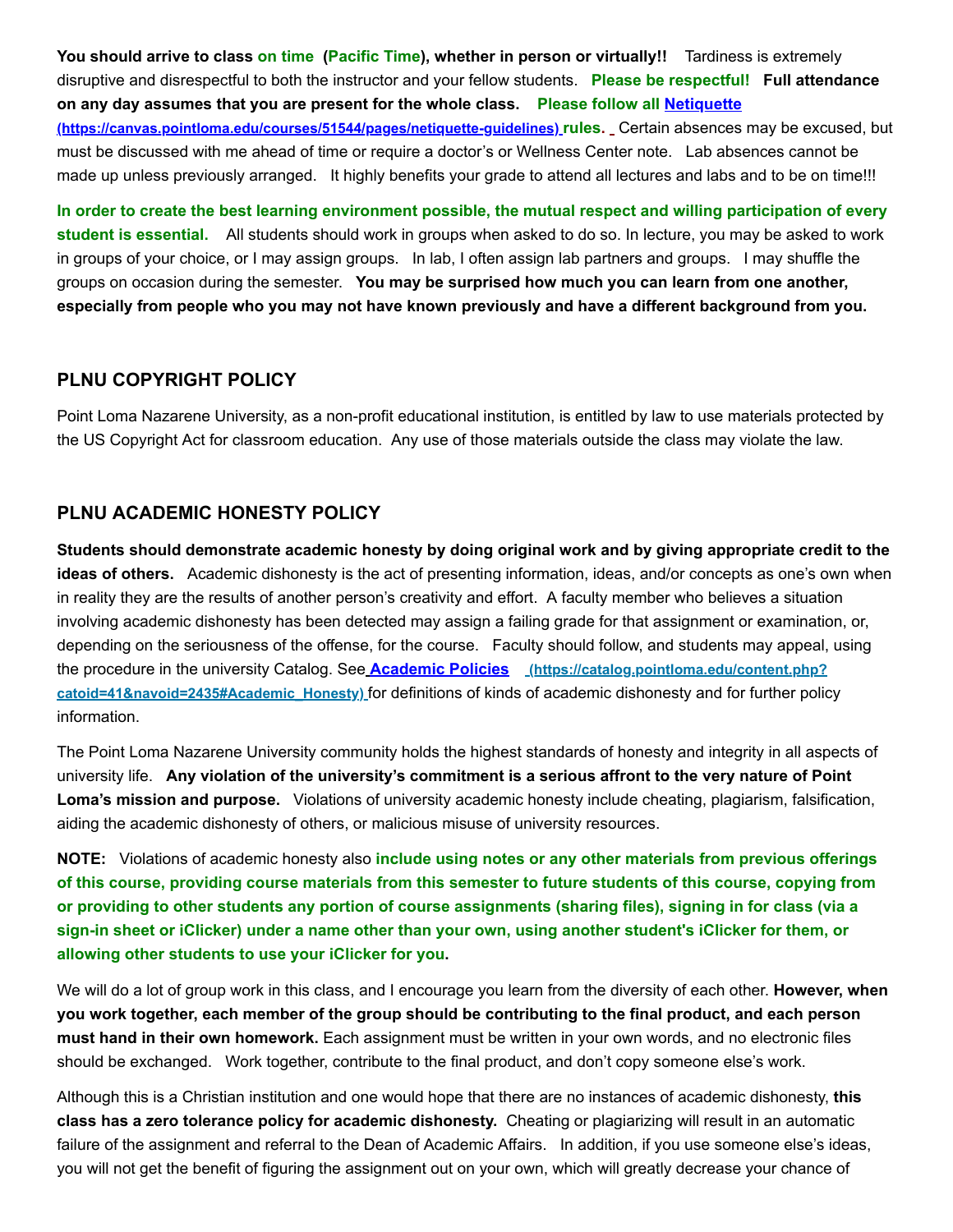success on the exams. Talking with a neighbor or using a cell phone during an exam or quiz is not allowed and may result in a zero grade for that assignment.

#### **PLNU ACADEMIC ACCOMMODATIONS POLICY**

While all students are expected to meet the minimum standards for completion of this course as established by the instructor, students with disabilities may require academic adjustments, modifications or auxiliary aids/services. At Point Loma Nazarene University (PLNU), these students are requested to register with the Disability Resource Center (DRC), located in the Bond Academic Center. (**DRC@pointloma.edu (https://mail.google.com/mail/? view=cm&fs=1&tf=1&to=DRC@pointloma.edu)** [or 619-849-2486\). The DRC's policies and procedures fo](https://mail.google.com/mail/?view=cm&fs=1&tf=1&to=DRC@pointloma.edu)r assisting such students in the development of an appropriate academic adjustment plan (AP) allows PLNU to comply with Section 504 of the Rehabilitation Act and the Americans with Disabilities Act. Section 504 (a) prohibits discrimination against students with special needs and guarantees all qualified students equal access to and benefits of PLNU programs and activities. After the student files the required documentation, the DRC, in conjunction with the student, will develop an AP to meet that student's specific learning needs. The DRC will thereafter email the student's AP to all faculty who teach courses in which the student is enrolled each semester. The AP must be implemented in all such courses.

If students do not wish to avail themselves of some or all of the elements of their AP in a particular course, it is the responsibility of those students to notify their professor in that course. PLNU highly recommends that DRC students speak with their professors during the first two weeks of each semester about the applicability of their AP in that particular course and/or if they do not desire to take advantage of some or all of the elements of their AP in that course.

#### **USE OF TECHNOLOGY**

In order to be successful in the online environment, you'll need to meet the minimum technology and system requirements; please refer to the **Technology and System Requirements** 

**[\(https://help.pointloma.edu/TDClient/1808/Portal/KB/ArticleDet?ID=108349\)](https://help.pointloma.edu/TDClient/1808/Portal/KB/ArticleDet?ID=108349)** information. Additionally, students are required to have headphone speakers compatible with their computer available to use. If a student is in need of technological resources please contact **student-tech-request@pointloma.edu (https://mail.google.com/mail/? [view=cm&fs=1&tf=1&to=student-tech-request@pointloma.edu\)](https://mail.google.com/mail/?view=cm&fs=1&tf=1&to=student-tech-request@pointloma.edu)** .

Problems with technology do not relieve you of the responsibility of participating, turning in your assignments, or completing your classwork.

**Unauthorized** use of a cell phones or any other electronic device during class on any assignment, and especially on quizzes or exams, is grounds for failure of that assignment. **Please, NO texting during class or lab**, as it distracts both you and the people working with you on group activities.

#### **SPIRITUAL CARE**

Please be aware PLNU strives to be a place where you grow as whole persons. To this end, we provide resources for our students to encounter God and grow in their Christian faith. If students have questions, a desire to meet with the [chaplain or have prayer requests you can contact the](https://www.pointloma.edu/offices/spiritual-development) **Office of Spiritual Development (https://www.pointloma.edu/offices/spiritual-development)** .

#### **STRATEGIES FOR DOING WELL IN BIOLOGY 1003**